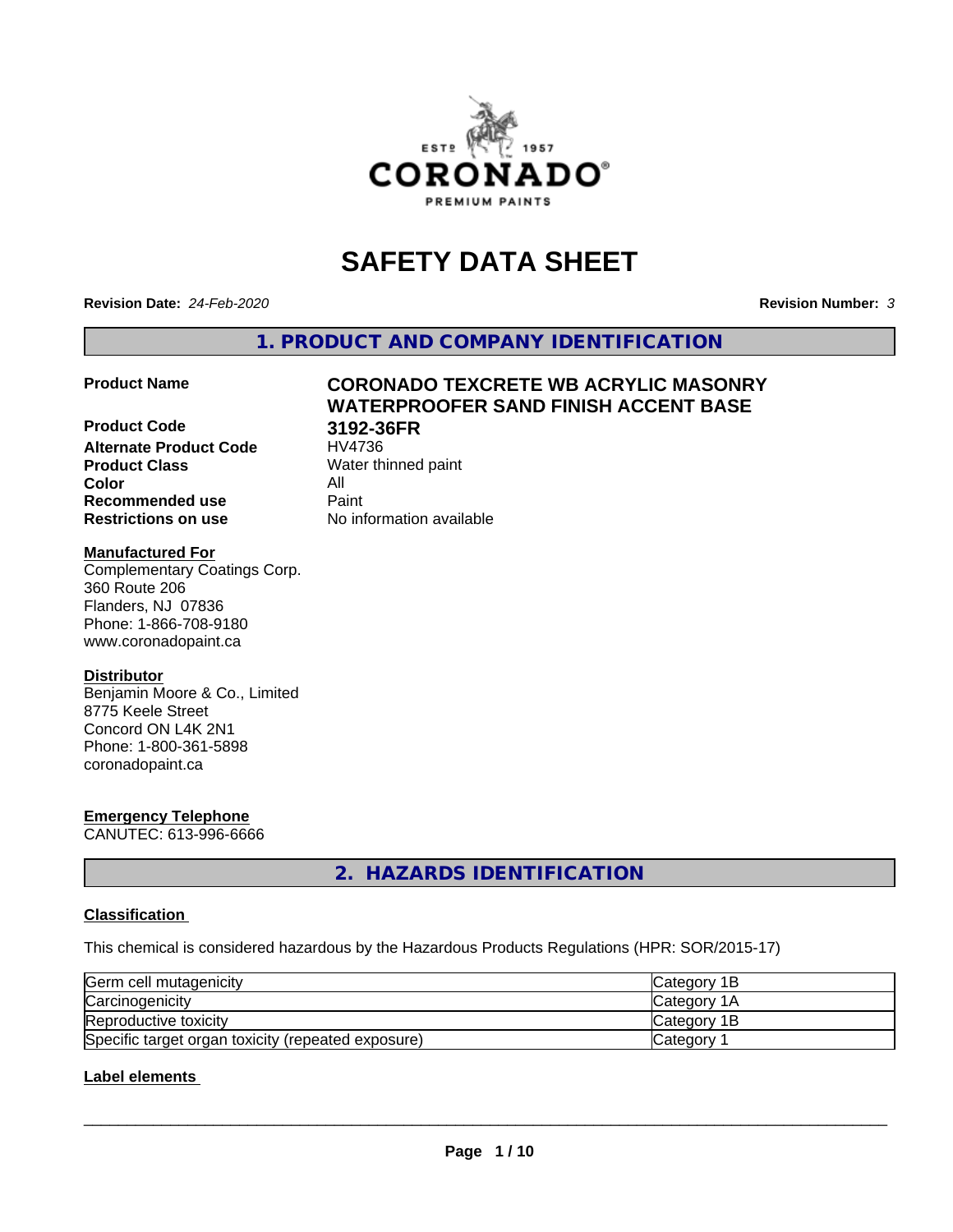### **Danger**

### **Hazard statements**

May cause genetic defects May cause cancer May damage fertility or the unborn child Causes damage to organs through prolonged or repeated exposure



**Appearance** liquid **Odor in the original of the original of the original of the original of the original of the original of the original of the original of the original of the original of the original of the original of t** 

### **Precautionary Statements - Prevention**

Obtain special instructions before use Do not handle until all safety precautions have been read and understood Use personal protective equipment as required Do not breathe dust/fume/gas/mist/vapors/spray Wash face, hands and any exposed skin thoroughly after handling Do not eat, drink or smoke when using this product

### **Precautionary Statements - Response**

IF exposed or concerned: Get medical advice/attention

### **Precautionary Statements - Storage**

Store locked up

### **Precautionary Statements - Disposal**

Dispose of contents/container to an approved waste disposal plant

### **Other information**

No information available

### **3. COMPOSITION INFORMATION ON COMPONENTS**

| <b>Chemical name</b> | CAS No.    | Weight-%   | Hazardous Material    | Date HMIRA filed and                           |
|----------------------|------------|------------|-----------------------|------------------------------------------------|
|                      |            |            |                       | Information Review Act Idate exemption granted |
|                      |            |            | registry number       | (if applicable)                                |
|                      |            |            | (HMIRA registry $#$ ) |                                                |
| Nepheline syenite    | 37244-96-5 | $10 - 30%$ |                       |                                                |
| Silica, crystalline  | 14808-60-7 | 7 - 13%    |                       |                                                |
| Silica, mica         | 12001-26-2 | 1 - 5%     |                       |                                                |
| Glass, oxide         | 65997-17-3 | 1 - 5%     |                       |                                                |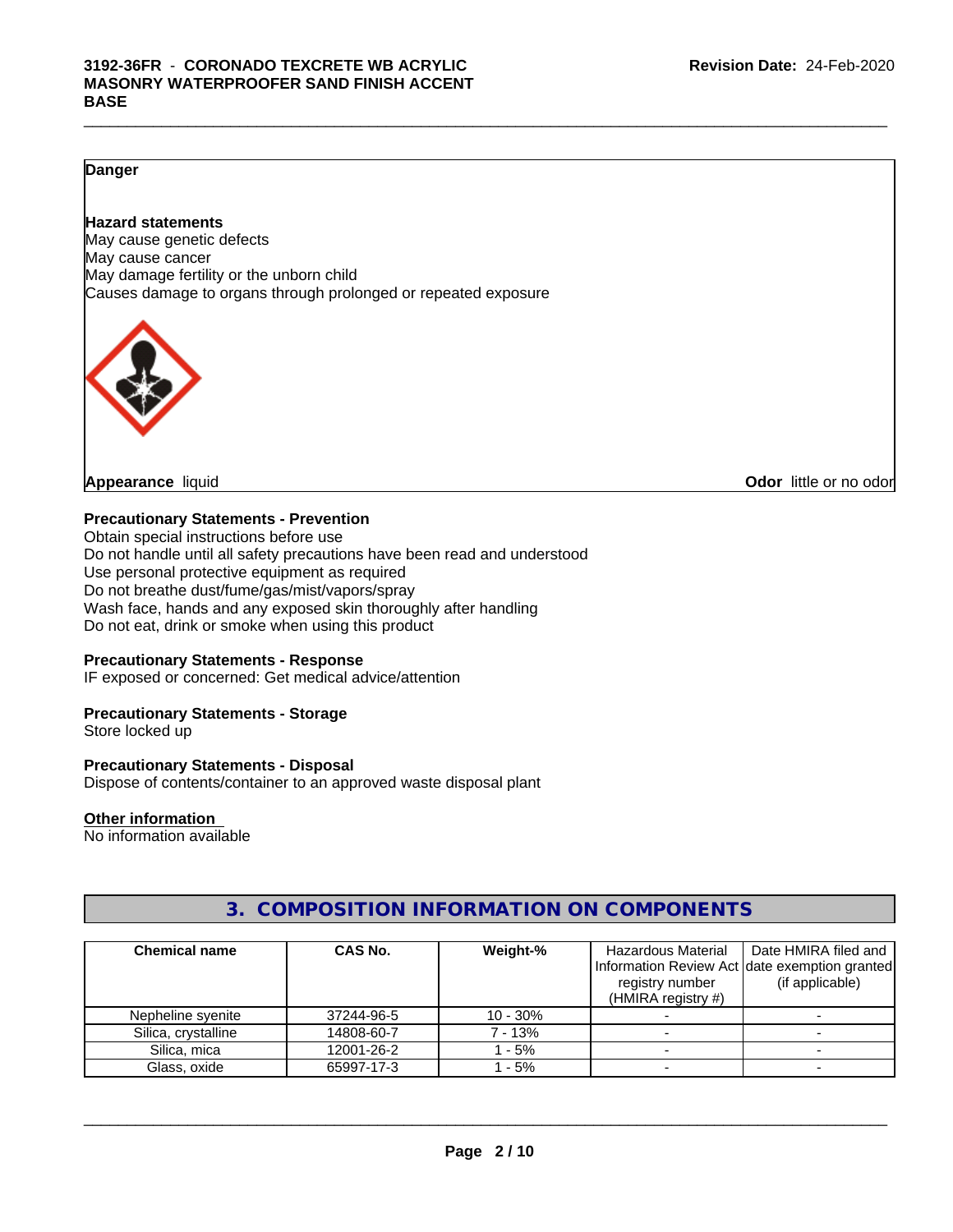### $\_$  ,  $\_$  ,  $\_$  ,  $\_$  ,  $\_$  ,  $\_$  ,  $\_$  ,  $\_$  ,  $\_$  ,  $\_$  ,  $\_$  ,  $\_$  ,  $\_$  ,  $\_$  ,  $\_$  ,  $\_$  ,  $\_$  ,  $\_$  ,  $\_$  ,  $\_$  ,  $\_$  ,  $\_$  ,  $\_$  ,  $\_$  ,  $\_$  ,  $\_$  ,  $\_$  ,  $\_$  ,  $\_$  ,  $\_$  ,  $\_$  ,  $\_$  ,  $\_$  ,  $\_$  ,  $\_$  ,  $\_$  ,  $\_$  , **3192-36FR** - **CORONADO TEXCRETE WB ACRYLIC MASONRY WATERPROOFER SAND FINISH ACCENT BASE**

| Propylene glycol                | 57-55-6    | l - 5%         |  |
|---------------------------------|------------|----------------|--|
| Propanoic acid, 2-methyl-,      | 25265-77-4 | $-5%$          |  |
| monoester with                  |            |                |  |
| 2,2,4-trimethyl-1,3-pentanediol |            |                |  |
| Carbamic acid,                  | 10605-21-7 | $0.1 - 0.25\%$ |  |
| 1H-benzimidazol-2-yl-, methyl   |            |                |  |
| ester                           |            |                |  |

\*The exact percentage (concentration) of composition has been withheld as a trade secret

### **4. FIRST AID MEASURES**

| <b>General Advice</b>                  | If symptoms persist, call a physician. Show this safety data<br>sheet to the doctor in attendance.       |
|----------------------------------------|----------------------------------------------------------------------------------------------------------|
| <b>Eye Contact</b>                     | Rinse thoroughly with plenty of water for at least 15<br>minutes and consult a physician.                |
| <b>Skin Contact</b>                    | Wash off immediately with soap and plenty of water while<br>removing all contaminated clothes and shoes. |
| <b>Inhalation</b>                      | Move to fresh air. If symptoms persist, call a physician.                                                |
| Ingestion                              | Clean mouth with water and afterwards drink plenty of<br>water. Consult a physician if necessary.        |
| <b>Most Important Symptoms/Effects</b> | None known.                                                                                              |
| <b>Notes To Physician</b>              | Treat symptomatically.                                                                                   |

**5. FIRE-FIGHTING MEASURES**

| Use extinguishing measures that are appropriate to local<br>circumstances and the surrounding environment.                                   |
|----------------------------------------------------------------------------------------------------------------------------------------------|
| As in any fire, wear self-contained breathing apparatus<br>pressure-demand, MSHA/NIOSH (approved or equivalent)<br>and full protective gear. |
| Closed containers may rupture if exposed to fire or<br>extreme heat.                                                                         |
| No                                                                                                                                           |
| No                                                                                                                                           |
| Not applicable<br>Not applicable<br>Not applicable                                                                                           |
|                                                                                                                                              |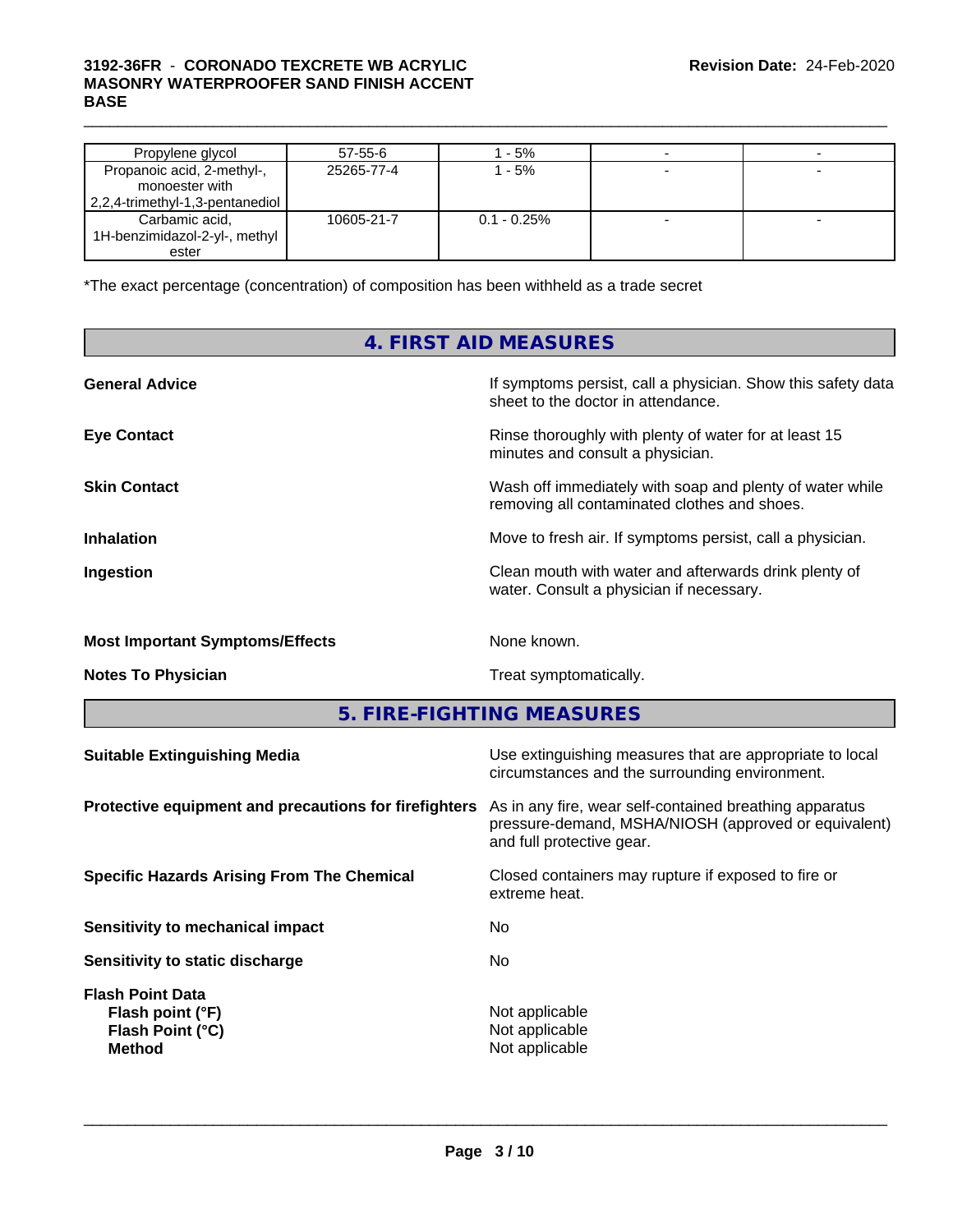### **Flammability Limits In Air**

**Lower flammability limit:** Not applicable **Upper flammability limit:** Not applicable

 $\_$  ,  $\_$  ,  $\_$  ,  $\_$  ,  $\_$  ,  $\_$  ,  $\_$  ,  $\_$  ,  $\_$  ,  $\_$  ,  $\_$  ,  $\_$  ,  $\_$  ,  $\_$  ,  $\_$  ,  $\_$  ,  $\_$  ,  $\_$  ,  $\_$  ,  $\_$  ,  $\_$  ,  $\_$  ,  $\_$  ,  $\_$  ,  $\_$  ,  $\_$  ,  $\_$  ,  $\_$  ,  $\_$  ,  $\_$  ,  $\_$  ,  $\_$  ,  $\_$  ,  $\_$  ,  $\_$  ,  $\_$  ,  $\_$  ,

**NFPA Health:** 2 **Flammability:** 0 **Instability:** 0 **Special:** Not Applicable

### **NFPA Legend**

- 0 Not Hazardous
- 1 Slightly
- 2 Moderate
- 3 High
- 4 Severe

*The ratings assigned are only suggested ratings, the contractor/employer has ultimate responsibilities for NFPA ratings where this system is used.*

*Additional information regarding the NFPA rating system is available from the National Fire Protection Agency (NFPA) at www.nfpa.org.*

### **6. ACCIDENTAL RELEASE MEASURES**

**Personal Precautions Avoid contact with skin, eyes and clothing. Ensure** Avoid contact with skin, eyes and clothing. Ensure adequate ventilation.

**Other Information Discription Prevent further leakage or spillage if safe to do so.** 

**Environmental precautions** See Section 12 for additional Ecological Information.

**Methods for Cleaning Up Example 20 Soak** up with inert absorbent material. Sweep up and shovel into suitable containers for disposal.

**7. HANDLING AND STORAGE**

**Handling Handling Avoid contact with skin, eyes and clothing. Avoid breathing** vapors, spray mists or sanding dust. In case of insufficient ventilation, wear suitable respiratory equipment. **Storage Keep container tightly closed.** Keep out of the reach of children. **Incompatible Materials** Noinformation available

 $\overline{\phantom{a}}$  ,  $\overline{\phantom{a}}$  ,  $\overline{\phantom{a}}$  ,  $\overline{\phantom{a}}$  ,  $\overline{\phantom{a}}$  ,  $\overline{\phantom{a}}$  ,  $\overline{\phantom{a}}$  ,  $\overline{\phantom{a}}$  ,  $\overline{\phantom{a}}$  ,  $\overline{\phantom{a}}$  ,  $\overline{\phantom{a}}$  ,  $\overline{\phantom{a}}$  ,  $\overline{\phantom{a}}$  ,  $\overline{\phantom{a}}$  ,  $\overline{\phantom{a}}$  ,  $\overline{\phantom{a}}$ 

### **8. EXPOSURE CONTROLS/PERSONAL PROTECTION**

### **Exposure Limits**

| <b>Chemical name</b> | <b>ACGIH TLV</b>                                                   | Alberta                         | <b>British Columbia</b>      | Ontario                     | Quebec                             |
|----------------------|--------------------------------------------------------------------|---------------------------------|------------------------------|-----------------------------|------------------------------------|
| Nepheline svenite    | N/E                                                                | N/E                             | N/E                          | 10 mg/m $3$ - TWA           | N/E                                |
| Silica, crystalline  | TWA: $0.025$ mg/m <sup>3</sup><br>respirable particulate<br>matter | $0.025$ mg/m <sup>3</sup> - TWA | $0.025 \text{ mg/m}^3$ - TWA | $0.10 \text{ mg/m}^3$ - TWA | $0.1 \text{ mg/m}^3$ - TWAEV $\mu$ |
| Silica, mica         | TWA: $3 \text{ mg/m}^3$                                            | $3 \text{ ma/m}^3$ - TWA        | $3 \text{ ma/m}^3$ - TWA     | $3 \text{ ma/m}^3$ - TWA    | 3 mg/m <sup>3</sup> - TWAEV        |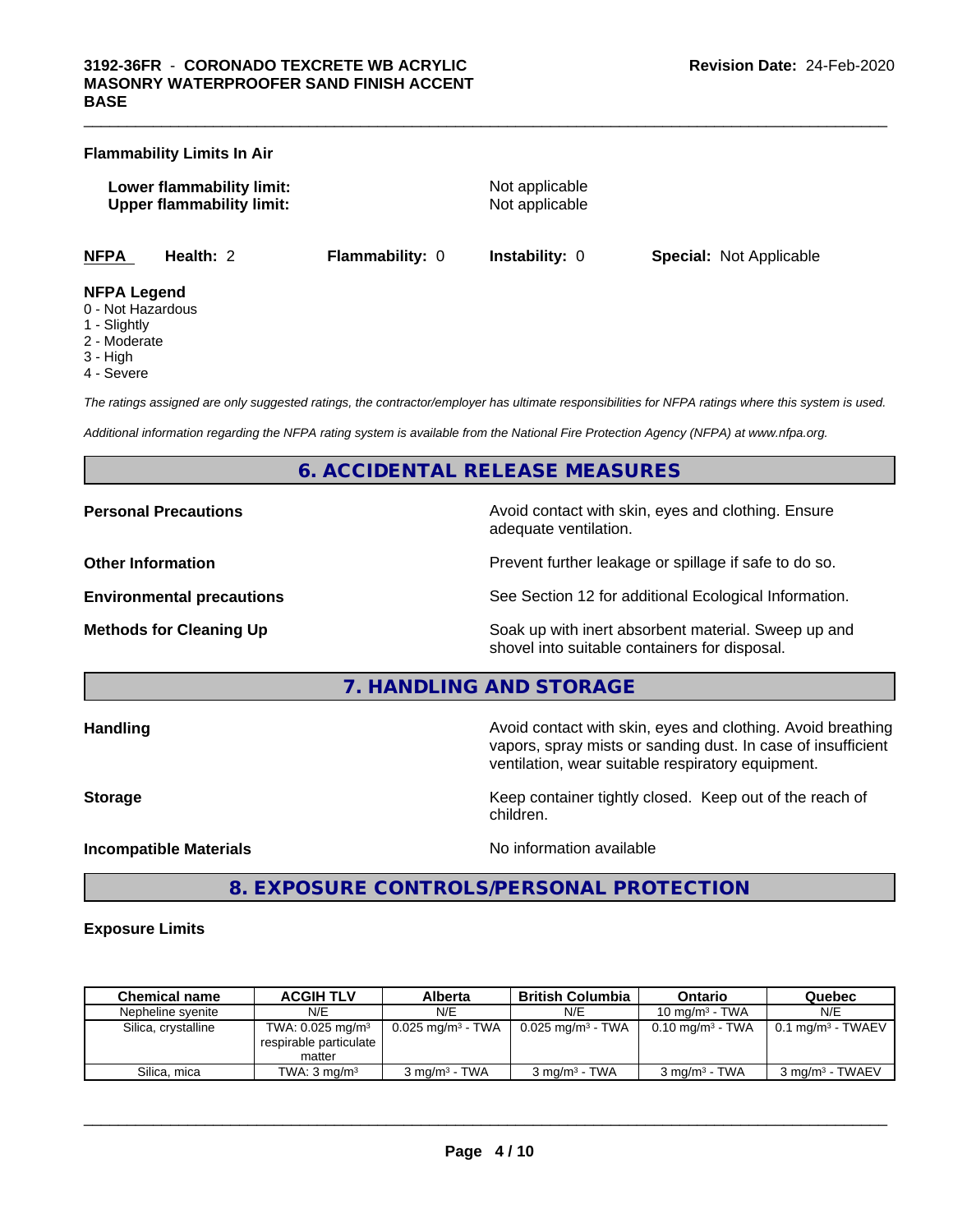### $\_$  ,  $\_$  ,  $\_$  ,  $\_$  ,  $\_$  ,  $\_$  ,  $\_$  ,  $\_$  ,  $\_$  ,  $\_$  ,  $\_$  ,  $\_$  ,  $\_$  ,  $\_$  ,  $\_$  ,  $\_$  ,  $\_$  ,  $\_$  ,  $\_$  ,  $\_$  ,  $\_$  ,  $\_$  ,  $\_$  ,  $\_$  ,  $\_$  ,  $\_$  ,  $\_$  ,  $\_$  ,  $\_$  ,  $\_$  ,  $\_$  ,  $\_$  ,  $\_$  ,  $\_$  ,  $\_$  ,  $\_$  ,  $\_$  , **3192-36FR** - **CORONADO TEXCRETE WB ACRYLIC MASONRY WATERPROOFER SAND FINISH ACCENT BASE**

|                  | respirable particulate     |                    |                             |                            |                              |
|------------------|----------------------------|--------------------|-----------------------------|----------------------------|------------------------------|
|                  | matter                     |                    |                             |                            |                              |
| Glass, oxide     | TWA: 1 fiber/cm3           | $5$ mg/m $3$ - TWA | 1 fibre/cm3 - TWA           | 1 fibre/cm3 - TWA          | 10 mg/m <sup>3</sup> - TWAEV |
|                  | respirable fibers:         | 1 fibre/cm3 - TWA  | $5$ mg/m <sup>3</sup> - TWA | $5 \text{ mg/m}^3$ - TWA   |                              |
|                  | length $>5 \mu m$ , aspect |                    |                             |                            |                              |
|                  | ratio $>=3:1$ , as         |                    |                             |                            |                              |
|                  | determined by the          |                    |                             |                            |                              |
|                  | membrane filter            |                    |                             |                            |                              |
|                  | method at 400-450X         |                    |                             |                            |                              |
|                  | magnification [4-mm        |                    |                             |                            |                              |
|                  | objective], using          |                    |                             |                            |                              |
|                  | phase-contrast             |                    |                             |                            |                              |
|                  | illumination               |                    |                             |                            |                              |
|                  | TWA: $5 \text{ mg/m}^3$    |                    |                             |                            |                              |
|                  | inhalable particulate      |                    |                             |                            |                              |
|                  | matter                     |                    |                             |                            |                              |
| Propylene glycol | N/E                        | N/E                | N/E                         | 10 mg/m <sup>3</sup> - TWA | N/E                          |
|                  |                            |                    |                             | 50 ppm - TWA               |                              |
|                  |                            |                    |                             | 155 mg/m $3$ - TWA         |                              |
|                  |                            |                    |                             |                            |                              |

### **Legend**

ACGIH - American Conference of Governmental Industrial Hygienists

Alberta - Alberta Occupational Exposure Limits

British Columbia - British Columbia Occupational Exposure Limits

Ontario - Ontario Occupational Exposure Limits

Quebec - Quebec Occupational Exposure Limits

N/E - Not established

# **Personal Protective Equipment**

**Engineering Measures Ensure** Ensure adequate ventilation, especially in confined areas.

**Eye/Face Protection Safety glasses with side-shields.** 

**Skin Protection Protection Protective gloves and impervious clothing. Respiratory Protection Network 1** Use only with adequate ventilation. In operations where exposure limits are exceeded, use a NIOSH approved respirator that has been selected by a technically qualified person for the specific work conditions. When spraying the product or applying in confined areas, wear a NIOSH approved respirator specified for paint spray or organic vapors.

**Hygiene Measures Avoid contact with skin, eyes and clothing. Remove and Avoid contact with skin, eyes and clothing. Remove and Avoid contact with skin, eyes and clothing. Remove and** wash contaminated clothing before re-use. Wash thoroughly after handling.

### **9. PHYSICAL AND CHEMICAL PROPERTIES**

**Appearance** liquid **Odor** little or no odor **Density (lbs/gal)** 11.65 - 11.75 **Specific Gravity** 1.39 - 1.41

**Odor Threshold No information available No information available pH** No information available **Viscosity (cps)** No information available **Solubility(ies)** No information available **Water solubility Water solubility Water solubility Water solubility No information available Evaporation Rate No information available No information available Vapor pressure** No information available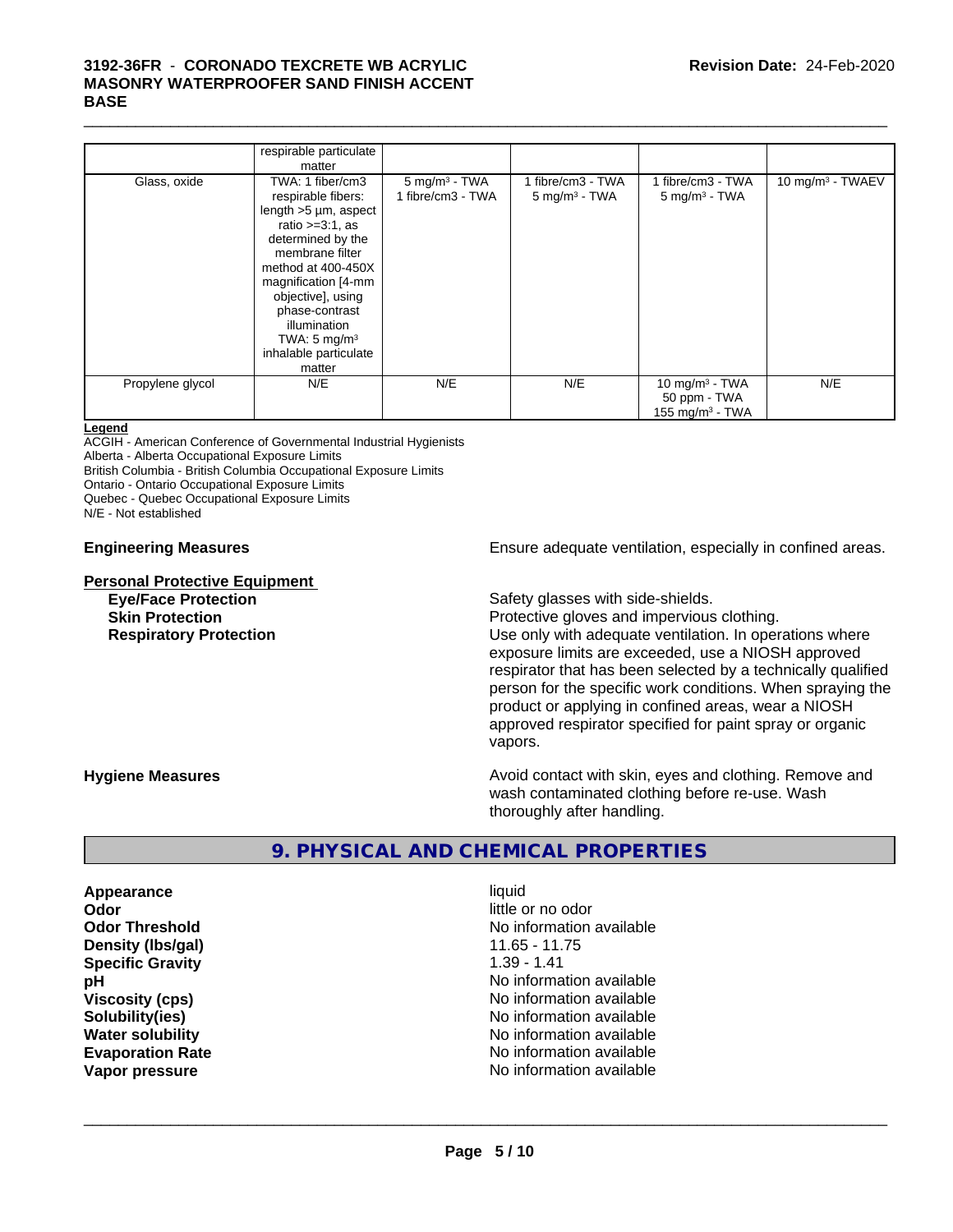**Vapor density**<br> **We Solids**<br>
We Solid Wit, % Solids
2016 **Wt. % Solids** 55 - 65<br> **Vol. % Solids** 40 - 50 **Vol. % Solids Wt. % Volatiles** 35 - 45 **Vol. % Volatiles** 50 - 60 **VOC Regulatory Limit (g/L)** < 100 **Boiling Point (°F)** 212 **Boiling Point (°C)** 100 **Freezing point (°F)** 32 **Freezing Point (°C)** 0 **Flash point (°F)** Not applicable **Flash Point (°C)**<br> **Method** Not applicable<br>
Not applicable<br>
Not applicable **Flammability** (solid, gas) **Upper flammability limit:**<br> **Lower flammability limit:** Not applicable Not applicable **Lower flammability limit:**<br> **Autoignition Temperature (°F)** Not applicable havailable **Autoignition Temperature (°F) Autoignition Temperature (°C)**<br> **Decomposition Temperature (°F)** No information available **Decomposition Temperature (°F) Decomposition Temperature (°C)** No information available **Partition coefficient Contract Contract Contract Contract Contract Contract Contract Contract Contract Contract Contract Contract Contract Contract Contract Contract Contract Contract Contract Contract Contract Contract** 

# **Not applicable**<br>Not applicable

### **10. STABILITY AND REACTIVITY**

| <b>Reactivity</b>                         | Not Applicable                           |
|-------------------------------------------|------------------------------------------|
| <b>Chemical Stability</b>                 | Stable under normal conditions.          |
| <b>Conditions to avoid</b>                | Prevent from freezing.                   |
| <b>Incompatible Materials</b>             | No materials to be especially mentioned. |
| <b>Hazardous Decomposition Products</b>   | None under normal use.                   |
| <b>Possibility of hazardous reactions</b> | None under normal conditions of use.     |

## **11. TOXICOLOGICAL INFORMATION**

### **Product Information Information on likely routes of exposure**

**Acute Toxicity** 

**Principal Routes of Exposure Exposure** Eye contact, skin contact and inhalation.

**Product Information Intervention** available **No** information available

### **Symptoms related to the physical, chemical and toxicological characteristics**

**Symptoms** No information available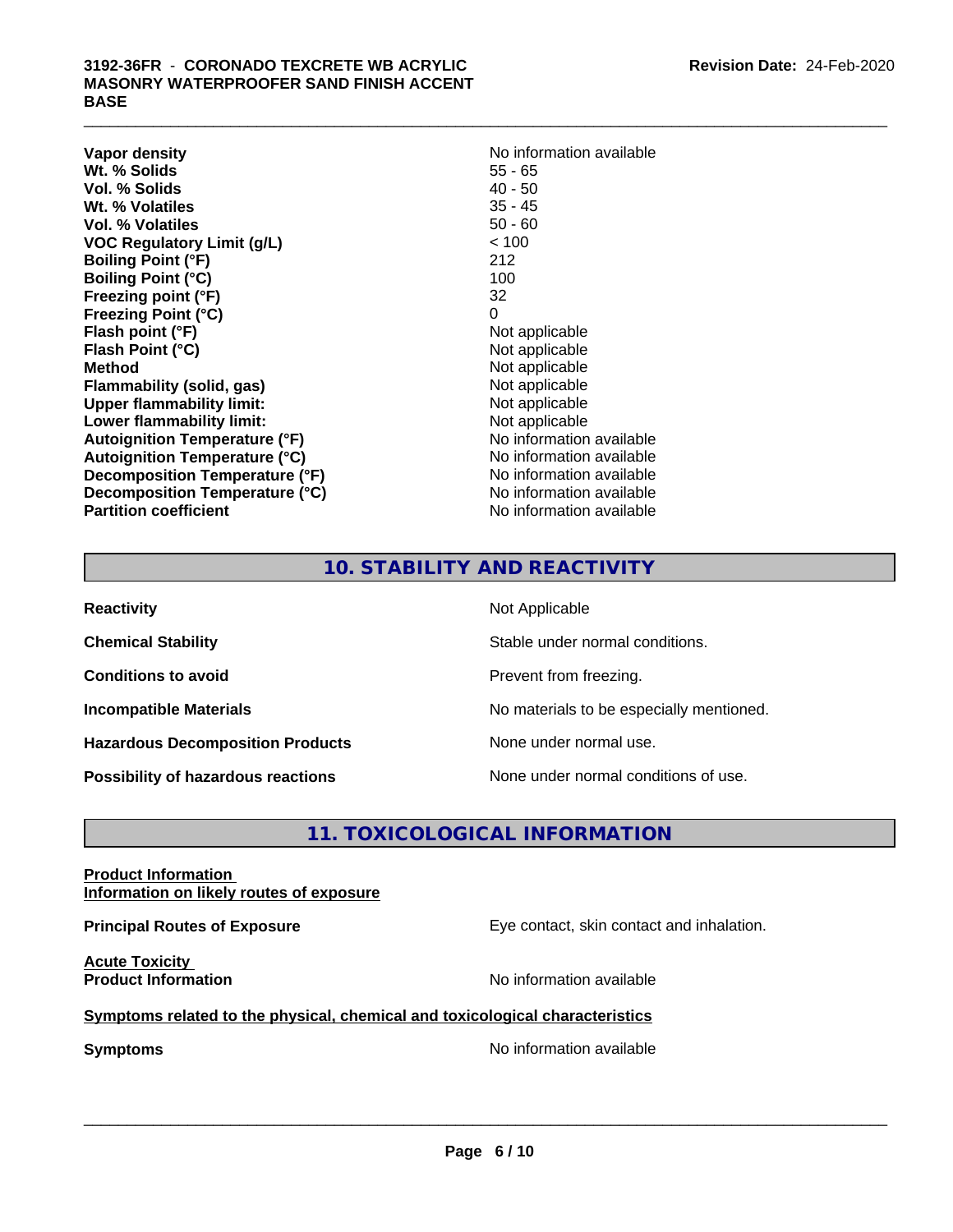### **Delayed and immediate effects as well as chronic effects from short and long-term exposure**

| Eye contact                     | May cause slight irritation                                                   |
|---------------------------------|-------------------------------------------------------------------------------|
| <b>Skin contact</b>             | Substance may cause slight skin irritation. Prolonged or                      |
|                                 | repeated contact may dry skin and cause irritation.                           |
| <b>Inhalation</b>               | May cause irritation of respiratory tract.                                    |
| Ingestion                       | Ingestion may cause gastrointestinal irritation, nausea,                      |
|                                 | vomiting and diarrhea.                                                        |
| <b>Sensitization</b>            | No information available.                                                     |
| <b>Neurological Effects</b>     | No information available.                                                     |
| <b>Mutagenic Effects</b>        | Suspected of causing genetic defects.                                         |
| <b>Reproductive Effects</b>     | May damage fertility or the unborn child.                                     |
| <b>Developmental Effects</b>    | No information available.                                                     |
| <b>Target organ effects</b>     | No information available.                                                     |
| <b>STOT - single exposure</b>   | No information available.                                                     |
| <b>STOT - repeated exposure</b> | Causes damage to organs through prolonged or repeated<br>exposure if inhaled. |
| Other adverse effects           | No information available.                                                     |
| <b>Aspiration Hazard</b>        | No information available.                                                     |
|                                 |                                                                               |

### **Numerical measures of toxicity**

### **The following values are calculated based on chapter 3.1 of the GHS document**

| <b>ATEmix (oral)</b>   | 4017 mg/kg   |
|------------------------|--------------|
| <b>ATEmix (dermal)</b> | 663781 mg/kg |

### **Component Information**

Chemical name **Chemical Constant Chemical Accord Chemical Inhalation LC50** Chemical name **Chemical Accord Chemical Accord Chemical** Accord Chemical Accord Chemical Accord Chemical Accord Chemical Accord Chemical Accord Che Propylene glycol 57-55-6  $= 20$  g/kg (Rat)  $= 20800$  mg/kg (Rabbit) Propanoic acid, 2-methyl-, monoester with 2,2,4-trimethyl-1,3-pentanediol 25265-77-4  $= 3200 \text{ mg/kg}$  (Rat)  $\qquad \qquad$  > 15200 mg/kg (Rat) Carbamic acid, 1H-benzimidazol-2-yl-, methyl ester 10605-21-7 > 5050 mg/kg ( Rat ) = 6400 mg/kg ( Rat ) > 10000 mg/kg ( Rabbit ) = 2 g/kg (  $Rat$  ) = 8500 mg/kg (Rabbit) -

### **Chronic Toxicity**

### **Carcinogenicity**

*The information below indicateswhether each agency has listed any ingredient as a carcinogen:.*

| <b>Chemical name</b> | <b>IARC</b>        | <b>NTF</b>             |
|----------------------|--------------------|------------------------|
|                      | - Human Carcinogen | Known Human Carcinogen |
| Silica, crystalline  |                    |                        |

• Crystalline Silica has been determined to be carcinogenic to humans by IARC (1) when in respirable form. Risk of cancer depends on duration and level of inhalation exposure to spray mist or dust from sanding the dried paint.\_\_\_\_\_\_\_\_\_\_\_\_\_\_\_\_\_\_\_\_\_\_\_\_\_\_\_\_\_\_\_\_\_\_\_\_\_\_\_\_\_\_\_\_\_\_\_\_\_\_\_\_\_\_\_\_\_\_\_\_\_\_\_\_\_\_\_\_\_\_\_\_\_\_\_\_\_\_\_\_\_\_\_\_\_\_\_\_\_\_\_\_\_

### **Legend**

IARC - International Agency for Research on Cancer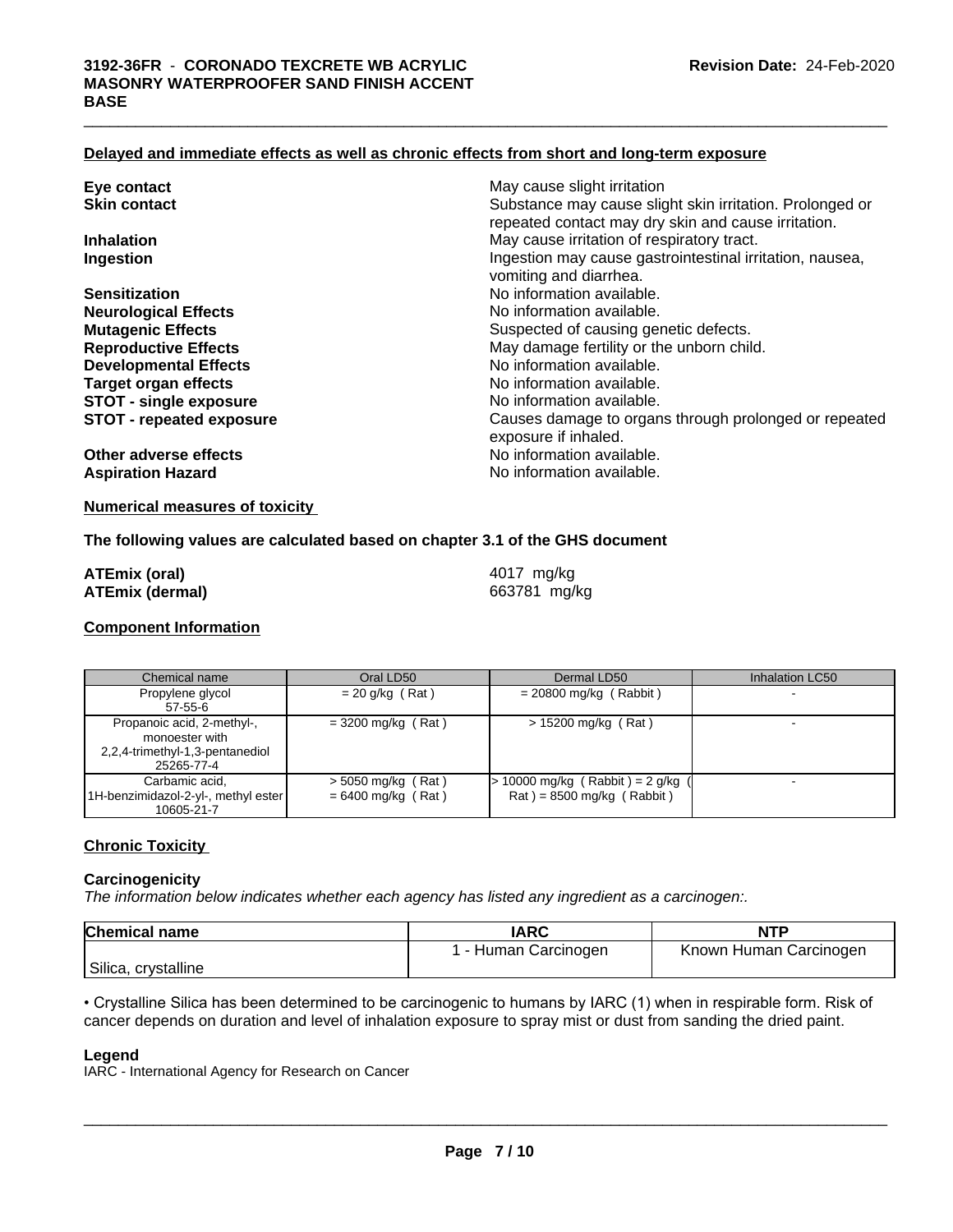NTP - National Toxicity Program OSHA - Occupational Safety & Health Administration

**12. ECOLOGICAL INFORMATION**

 $\_$  ,  $\_$  ,  $\_$  ,  $\_$  ,  $\_$  ,  $\_$  ,  $\_$  ,  $\_$  ,  $\_$  ,  $\_$  ,  $\_$  ,  $\_$  ,  $\_$  ,  $\_$  ,  $\_$  ,  $\_$  ,  $\_$  ,  $\_$  ,  $\_$  ,  $\_$  ,  $\_$  ,  $\_$  ,  $\_$  ,  $\_$  ,  $\_$  ,  $\_$  ,  $\_$  ,  $\_$  ,  $\_$  ,  $\_$  ,  $\_$  ,  $\_$  ,  $\_$  ,  $\_$  ,  $\_$  ,  $\_$  ,  $\_$  ,

### **Ecotoxicity Effects**

The environmental impact of this product has not been fully investigated.

### **Product Information**

### **Acute Toxicity to Fish**

No information available

### **Acute Toxicity to Aquatic Invertebrates**

No information available

### **Acute Toxicity to Aquatic Plants**

No information available

### **Persistence / Degradability**

No information available.

### **Bioaccumulation**

There is no data for this product.

### **Mobility in Environmental Media**

No information available.

### **Ozone**

No information available

### **Component Information**

### **Acute Toxicity to Fish**

Propylene glycol LC50: 710 mg/L (Fathead Minnow - 96 hr.) Carbamic acid, 1H-benzimidazol-2-yl-, methyl ester LC50: 1.5 mg/L (Rainbow Trout - 96 hr.)

### **Acute Toxicity to Aquatic Invertebrates**

Propylene glycol EC50: > 10000 mg/L (Daphnia magna - 24 hr.) Carbamic acid, 1H-benzimidazol-2-yl-, methyl ester LC50: 0.22 mg/L (water flea - 48 hr.)

### **Acute Toxicity to Aquatic Plants**

No information available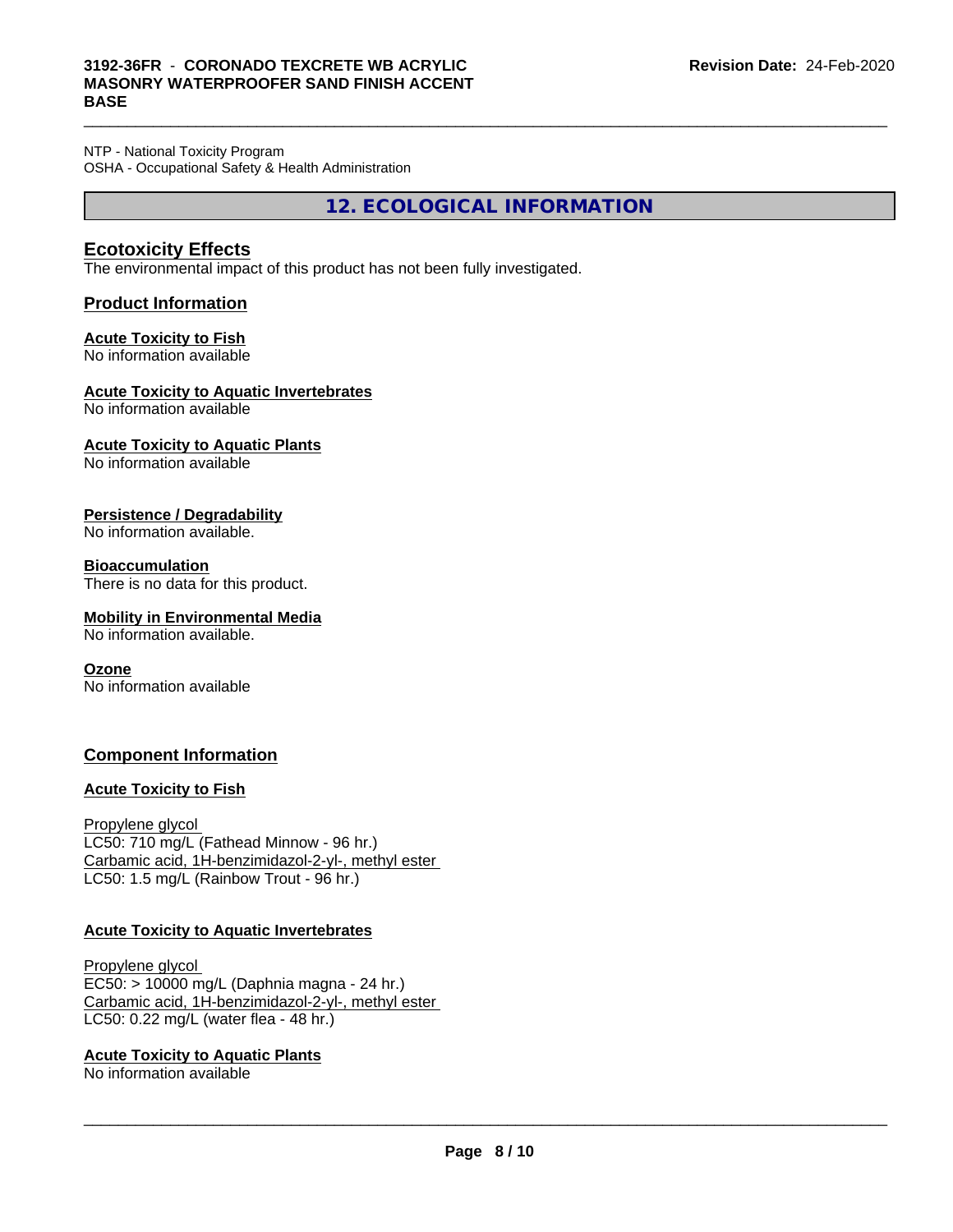### **13. DISPOSAL CONSIDERATIONS**

 $\_$  ,  $\_$  ,  $\_$  ,  $\_$  ,  $\_$  ,  $\_$  ,  $\_$  ,  $\_$  ,  $\_$  ,  $\_$  ,  $\_$  ,  $\_$  ,  $\_$  ,  $\_$  ,  $\_$  ,  $\_$  ,  $\_$  ,  $\_$  ,  $\_$  ,  $\_$  ,  $\_$  ,  $\_$  ,  $\_$  ,  $\_$  ,  $\_$  ,  $\_$  ,  $\_$  ,  $\_$  ,  $\_$  ,  $\_$  ,  $\_$  ,  $\_$  ,  $\_$  ,  $\_$  ,  $\_$  ,  $\_$  ,  $\_$  ,

**Waste Disposal Method** Dispose of in accordance with federal, state, provincial, and local regulations. Local requirements may vary, consult your sanitation department or state-designated environmental protection agency for more disposal options.

**14. TRANSPORT INFORMATION**

| <b>TDG</b>         | Not regulated |
|--------------------|---------------|
| <b>ICAO / IATA</b> | Not regulated |
| <b>IMDG / IMO</b>  | Not regulated |

### **15. REGULATORY INFORMATION**

### **International Inventories**

| <b>TSCA: United States</b> | Yes - All components are listed or exempt. |
|----------------------------|--------------------------------------------|
| DSL: Canada                | Yes - All components are listed or exempt. |

### **National Pollutant Release Inventory (NPRI)**

### **NPRI Parts 1- 4**

This product contains the following Parts 1-4 NPRI chemicals:

*None*

### **NPRI Part 5**

This product contains the following NPRI Part 5 Chemicals:

*None*

### **WHMIS Regulatory Status**

This product has been classified in accordance with the hazard criteria of the Hazardous Products Regulations (HPR) and the SDS contains all the information required by the HPR.

**16. OTHER INFORMATION**